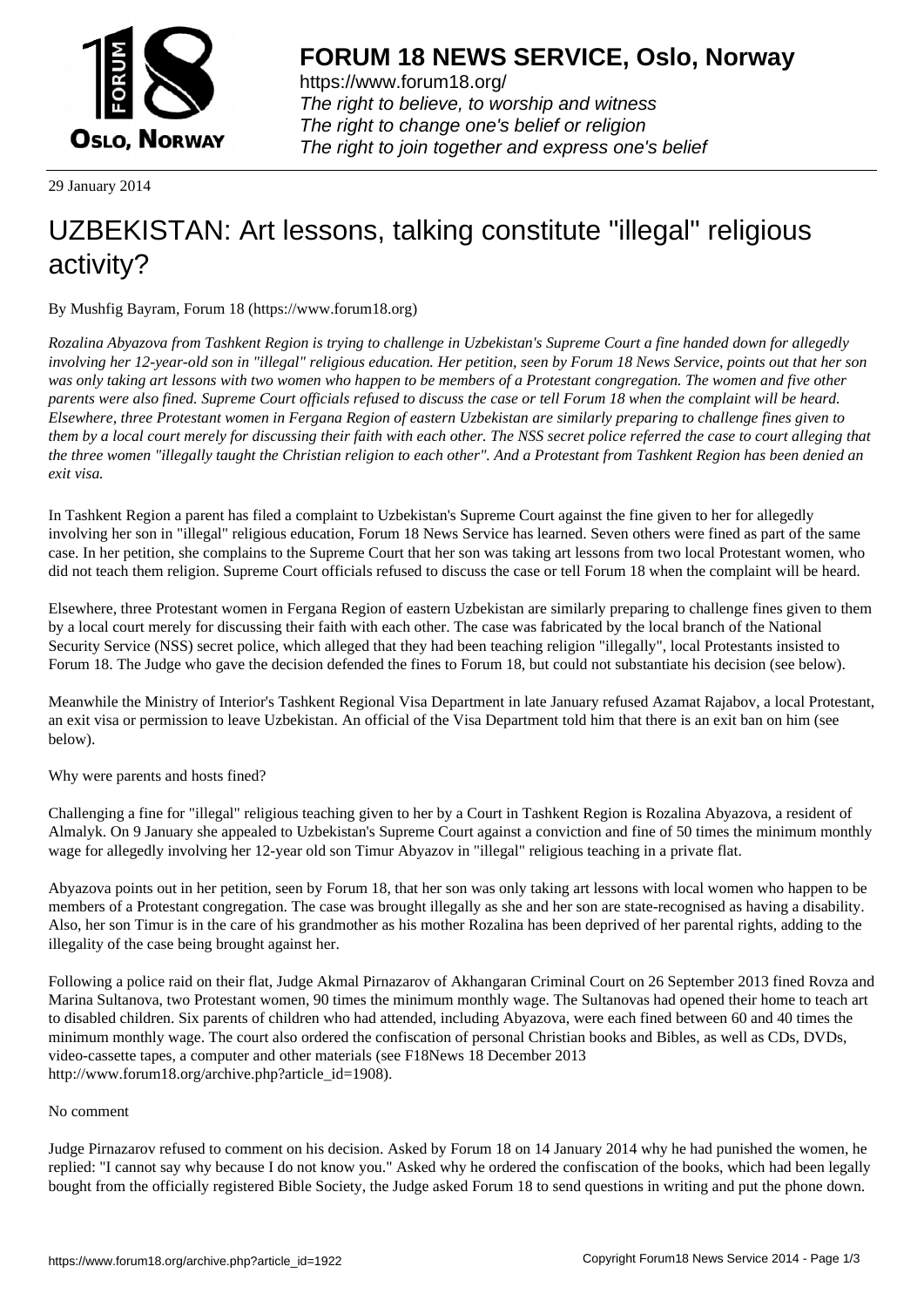children only learned to see what and played games and played games and played games and learned to dance in th

She also complained that, as of 9 January, she had not received copies of either the 26 September 2013 Akhangaran District Court decision or the 1 November 2013 Tashkent Regional Court appeal decision – even though by then it was 70 days after her appeal was rejected.

Among numerous other violations of published law, Abyazova's petition notes that the case was not lawfully heard as the case materials do not name witnesses attesting to the alleged offence. Nor does the case indicate that the defendants had their rights explained to them. Other violations of published law noted in the petition included that confiscation of the Bibles and other books was illegal, as they had been legally purchased.

An official at the Supreme Court, who would not give his name, refused to comment on the case to Forum 18 on 29 January. He said he did not know when the Court would consider Abyazova's complaint, asking Forum 18 to call back in three days to find out when it would be heard.

Fined for discussing their faith

Three Protestant women, residents of Komilyulchi village in Fergana Region's Uzbekistan District, are also preparing to challenge fines. Judge Akram Toshpulatov of the District Criminal Court fined Oliyahon Haydarova, Mavzhudahon Azamova and Latifahon Zhurayeva on 11 November 2013 "for talking to each other about their faith," local Protestants who know the women, and who wished to remain unnamed for fear of state reprisals, complained to Forum 18 on 24 January.

Judge Toshpulatov with a decision, a copy of which Forum 18 has seen, found the three guilty under Article 241 of the Administrative Code. He fined each twice the minimum monthly wage, 183,060 Soms (500 Norwegian Kroner, 60 Euros or 85 US Dollars at the inflated official exchange rate).

Article 241 punishes: "Teaching religious beliefs without specialised religious education and without permission from the central organ of a [registered] religious organisation, as well as teaching religious beliefs privately". Punishments range from fines of 5 to 10 times the minimum monthly salary, or up to 15 days in jail. Punishments for breaking Article 241 range from fines of 5 to 10 times the minimum monthly salary, or up to 15 days in jail.

The Protestants complained to Forum 18 that the District Department of the NSS secret police "fabricated the case". They also complained that the NSS referred the case to the court alleging that the three women "illegally taught the Christian religion to each other".

The accusation is repeated in Judge Toshpulatov's decision, which says that the NSS secret police's District Department received a "complaint (it does not specify from whom) and established by interrogating the three women that they were engaged in illegally teaching the Christian religion to each other without specialised religious education and without permission from the central organ of a [registered] religious organisation."

Though the court decision claims that the three women admitted to the court that they visited each other and talked about their faith, it provides no evidence that the three formally or unofficially taught religion.

The Fergana Protestants also complained to Forum 18 that the three women could not appeal against the decision until now because they received the copies of the decision only on 11 January 2014, two months after it was handed down.

## "It is not a problem"

Judge Toshpulatov refused to explain why the three women were punished for talking to each other about their faith. He insisted to Forum 18 on 28 January that he had fined them "because they violated Uzbekistan's Religion Law". Told by Forum 18 that in his decision he found the three teaching religion illegally but gave no description or evidence of how the three taught religion, and asked how he concluded that they violated the Law, Judge Toshpulatov refused to say. "I do not know you or your organisation," he told Forum 18. "I am not obliged to answer you."

Judge Toshpulatov also played down the Protestant women's concern that the decision was provided to them only after two months. "It is not a problem, they can still complain to a higher Court," he said. The Judge refused to discuss the case further.

## Exit visa refused

Azamat Rajabov, a Protestant who lives in Tashkent Region's Chirchik District, was refused an exit visa about one and half months after he officially requested it, a Tashkent-based acquaintance who asked not to be identified for fear of state reprisals complained to Forum 18.